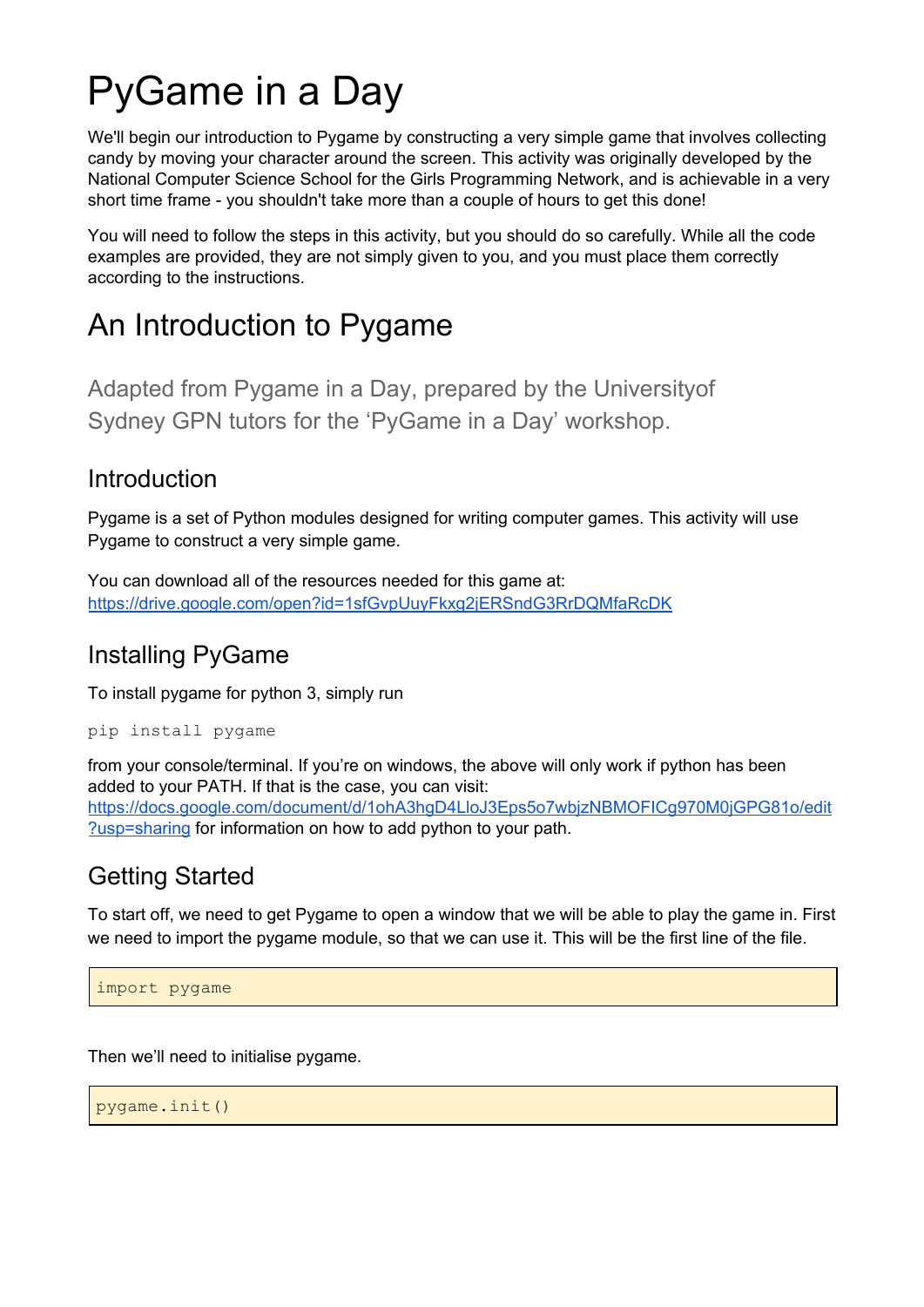Save this in a file that we can run. Make sure you don't call it 'pygame.py', as this would cause problems! (It would try to import itself as "pygame" in our first step!) A good name might be 'game.py'.

We can now start setting up our screen.

We need to decide the width and height we want the game window to be. We'll save these in variables called WIDTH and HEIGHT. These particular variable names are in capitals as a convention, to show that they are constants, i.e., that the values in them won't change. (We don't intend the size of the game window to change whilst playing the game.)

```
WIDTH = 640HEIGHT = 480Screen = pygame.display.set mode((WIDTH, HEIGHT))
```
Before we can do anything else, we need to understand some basic control flow in Python. You should already know about if statements – we'll use these extensively in the next section.

#### Task 1: Create a window that closes when you click 'X'

Now that we've got a window set up, we also want to be able to close it! Since we want the window to stay open until we close it, we'll use a while loop. We'll set a variable called  $flink \text{in}$  (initially set to False). As long as finish is False, the loop will keep running. Once we set it to True, the while loop will exit, and the program will finish, with the  $pyqame$ .  $quit()$  command.

This will be the main loop (the  $\text{while}$  finish  $!=$  True:) of our program. Note that in Python, spacing is important! Ask your teacher if you get stuck.

```
finish = False
while finish != True:
   for event in pygame.event.get():
        if event.type == pygame.QUIT:
            finish = True
pygame.quit()
```
This also sets up a loop that listens for all events that happen. These are things like keys being pressed or buttons being clicked.

We might also want to add the ability to close the window by pressing escape. Put this just after the other if statement in the main loop above. The spacing should look the same as the other if statement.

```
if event.type == pygame.KEYDOWN and event.key == pygame.K ESCAPE:
   finish = True
```
#### Task 2: Holding out for a Hero!

Now that we've got a window up and running, we need to put our player on the screen.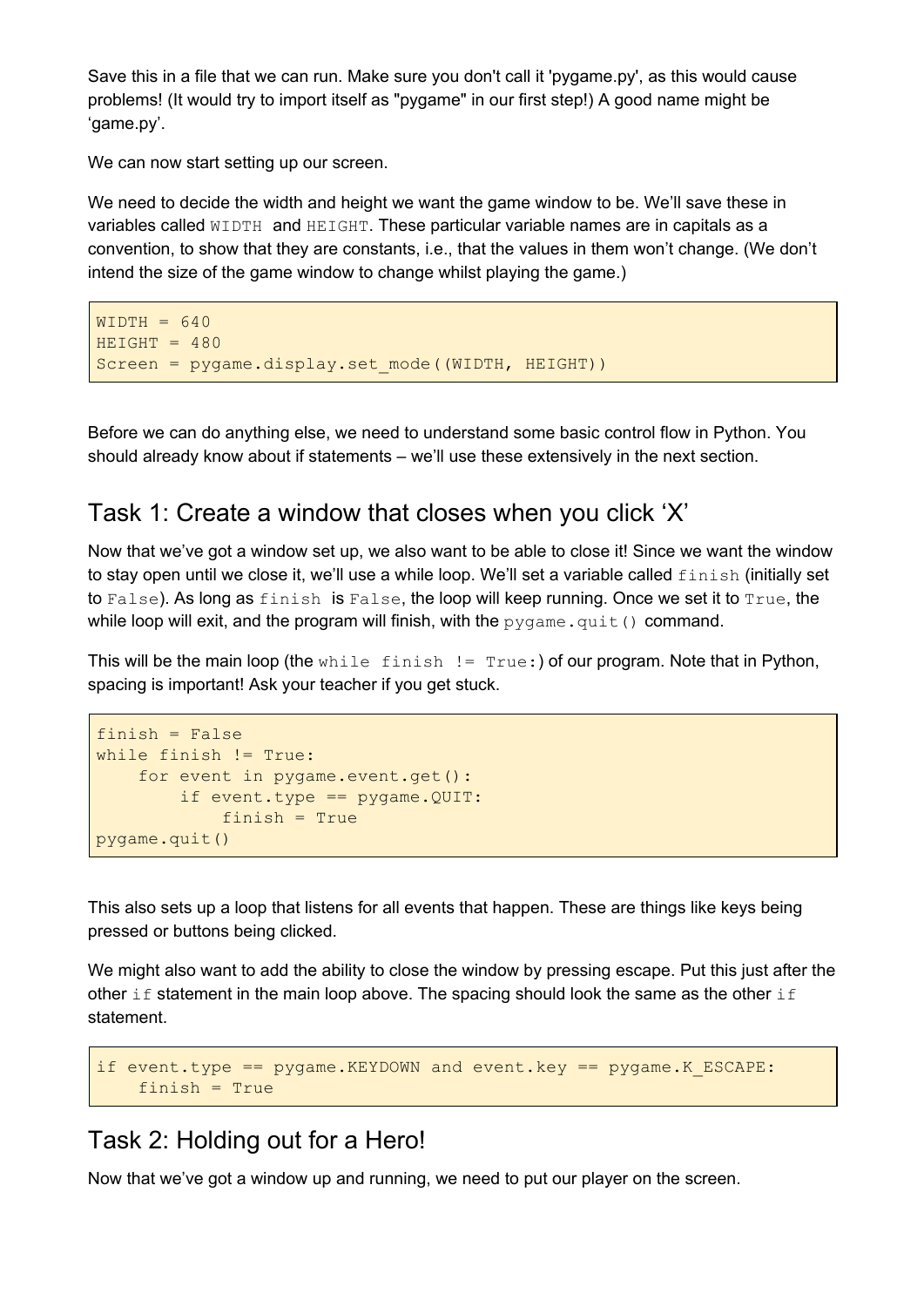First, before we enter the main loop of our code, we're going to set up our hero. We'll do this by setting up a *sprite* and saving it in the variable hero. We can then add properties to it including which picture to load. We'll also calculate the rectangle the hero takes up. We'll add this code at the top of the file, before the main loop.

**Aside:** In computer graphics,a *sprite* is a two-dimensional image or animation that is integrated into a larger scene. (Wikipedia)

```
# Set up the hero
hero = pygame.sprite.Sprite()
# Add image and rectangle properties to the hero
hero.image = pygame.image.load('hero.png')
hero.rect = hero.image.get rect()
```
**Note:** 'hero.png' refers to the *hero.png* file in the resources folder discussed in the introduction. You'll need to download it and place it in the folder where you have created your *game.py* file. You could also replace this with any file you like and see what happens.

We'll also create a variable called hero group to keep track of our hero. Add this before the main loop.

Hero group = pygame.sprite.GroupSingle(hero)

Great! Now that we've got the hero set up, we need to paint it to the screen! We'll add this part of the code inside our main loop. These lines should be the last lines of the main loop - that is, the last thing we want to do is draw the hero and update the screen.

```
# add these lines at the end of the main loop
hero_group.draw(screen)
pygame.display.update()
```
Note that we need to add the above code inside the while loop, so that the hero is continually drawn to the screen.

#### Task 3: Moving your Hero!

We want to be able to direct our hero around the screen. At the moment, our hero initialises in the top left corner of our screen at (0,0).

**Aside:** Graphics on the computer are just like a grid which starts at (0,0) at the top left corner of the screen. Each square in the grid represents a pixel, and can be referenced by: **(<ROW NUMBER>, <COLUMN NUMBER>)**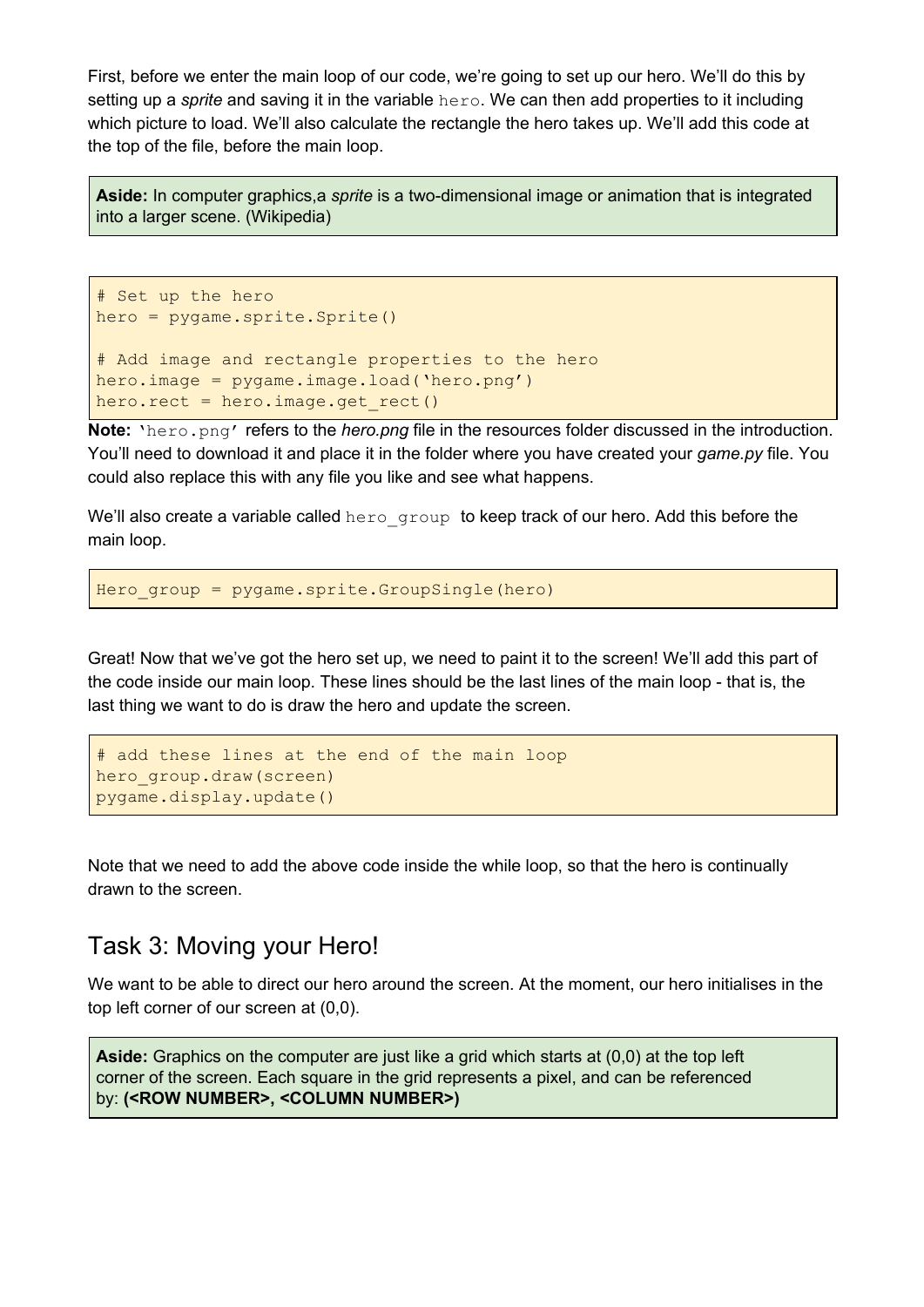| $(0,0)$ $(0,1)$ $(0,2)$ $(0,3)$ |
|---------------------------------|
| $(1,0)$ $(1,1)$ $(1,2)$ $(1,3)$ |
| $(2,0)$ $(2,1)$ $(2,2)$ $(2,3)$ |
| $(3,0)$ $(3,1)$ $(3,2)$ $(3,3)$ |

To move our hero around, we'll need to know how far to move them with each step. We don't want our hero to only move one pixel left and right, as it would take hundreds of key presses to move across the screen. Instead, we'll move our hero one 'tile span' each key press. That is, every time we press right, we want the hero to move on to the next grid square, based on how big the hero is.

Think of the canvas as a grid of squares that the hero can move through. To calculate how big the squares in this grid are, we'll need to know how many times the hero's image can fit on the canvas. We already know the WIDTH and HEIGHT of the display window, as we set it earlier in the code. Set the TILE SIZE to be equal to hero.rect.width. We can then calculate the number of tiles we can have in the grid by dividing the total  $WIDTH$  or  $HEIGHT$  by the TILE SIZE. This should go in the file before the main loop, but after the line starting with  $\text{here}$ , rect, as you'll need this value to be available first!

```
TILE SIZE = hero.rect.width
NUM TILES WIDTH = WIDTH / TILE SIZE
NUM_TILES_HEIGHT = HEIGHT / TILE_SIZE
```
Now we've got to tell our hero to move around! Inside the main loop that listens for keypresses, we'll set up a series of cases for what to do if the up, down, left or right key is pressed. First, it will check if a key has been pressed. If it has, then we'll check what key it was, and get the hero to move appropriately. Remember again that your spacing should be consistent otherwise Python might not know what you mean. (**Hint:** make sure that this code is at the same level of indentation as the other if statements!)

```
if event.type == pygame.KEYDOWN:
    # Move the hero around the screen
   if event.key == pygame.K UP:
       hero.rect.top -= TILE SIZE
   elif event.key == pygame.K_DOWN:
       hero.rect.top += TILE_SIZE
   elif event.key == pygame.K RIGHT:
       hero.rect.right += TILE SIZE
   elif event.key == pygame.K LEFT:
       hero.rect.right -= TILE SIZE
```
#### Leaving a Trail

If you try out the above code, you might notice that now our hero is leaving a trail of ghost images behind them. We'll need to repaint the background whenever we move them.

We're going to paint a plain black background for our character. We can do this just by filling the screen black before we redraw the hero. We'll need to add this inside the main loop, so that the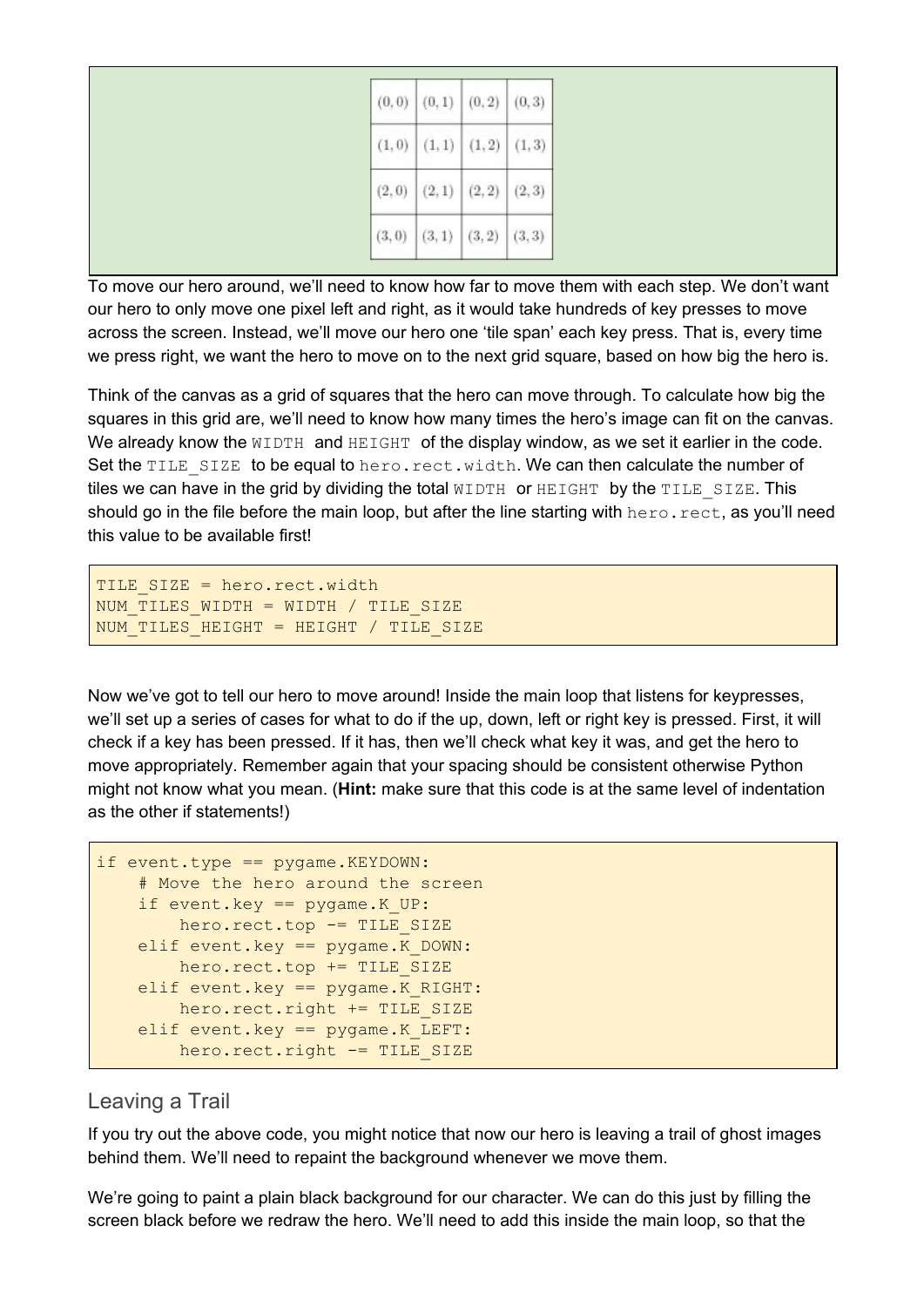screen is continuously painted black. Make sure you add this line of code before the lines where you add the hero and update the screen. (Otherwise, you'll fill the screen black over the top of the hero!)

**Aside:** When drawing objects (such as the hero or the background) to the screen, they are drawn in the same order that the draw commands appear in your code. Objects that are drawn later are drawn on top of earlier objects. So to make the hero appear in front of the background, we draw the background first and the hero second.

```
# Paint the background black (the three values represent red, green
and blue: 0 for all of them makes it black)
screen.fill((0, 0, 0))
```
Now we don't have ghost images behind our hero.

#### Task 3: Putting Candy on the Screen

Great! Now that we have our hero walking around, we need to add in the actual game! The aim of our game is for the hero to pick up lollies that have been dropped all over the screen.

Just like we made a hero group to keep track of our hero, we'll also add in a candies variable. All of this code should be before the main loop, but after the line with  $\texttt{TIME}$  SIZE.

This will make a list to store all the candies.

candies = pygame.sprite.OrderedUpdates()

First we'll go through adding one candy. We'll make a new sprite for it:

candy = pygame.sprite.Sprite()

Load up the image of it:

candy.image = pygame.image.load('candy.png')

**Note:** 'candy.png' refers to the *candy.png* file in the resources folder discussed in the introduction. You'll need to download it and place it in the folder where you have created your *game.py* file. You could also replace this with any file you like and see what happens.

Make a rectangle property for it:

```
candy.rect = candy.inage.get rect()
```
Put it in a location - here I'll just choose to put it three tiles to the right and two tiles down: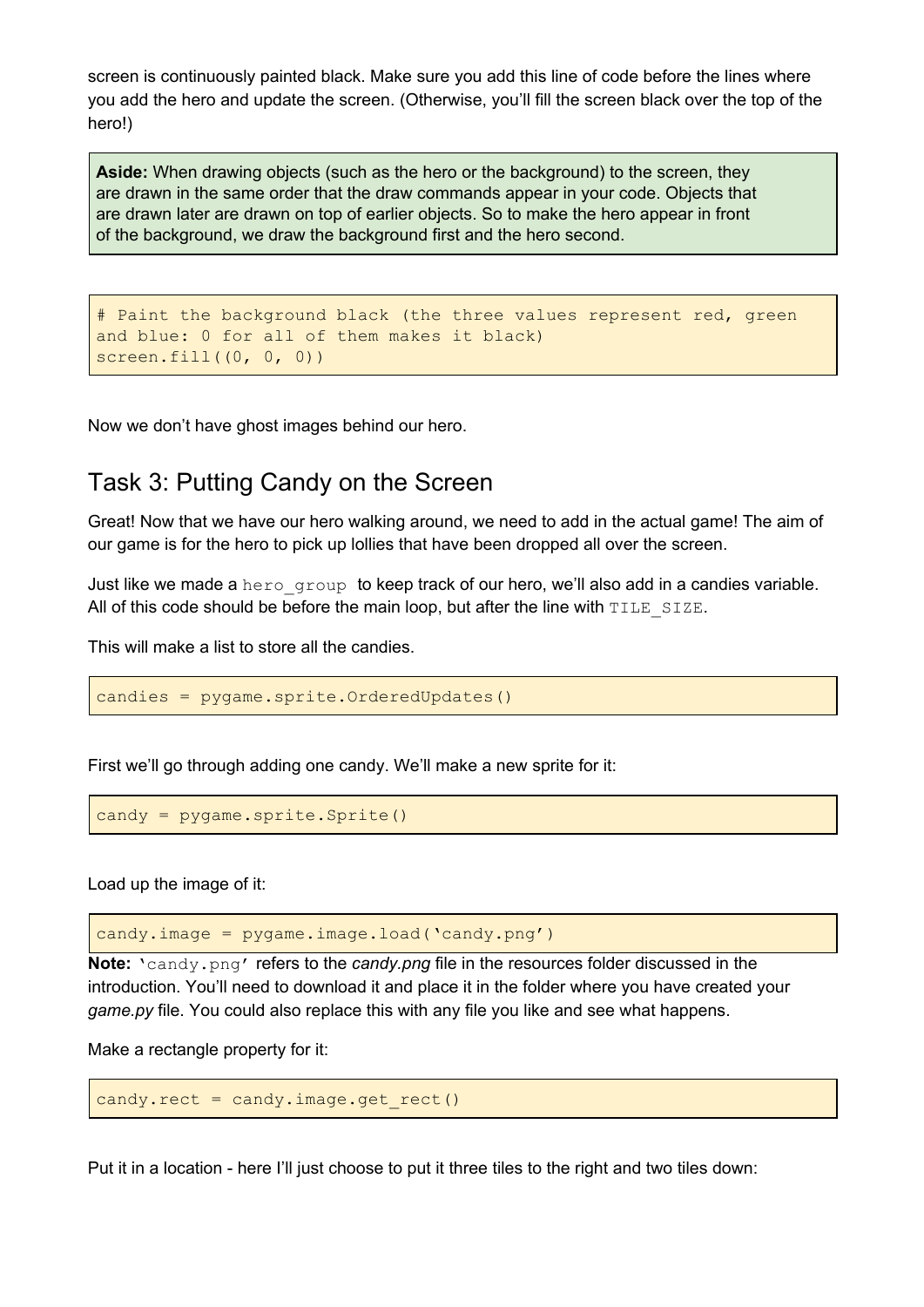```
candy.rect.left = 3 * TILE SIZE
candy.rect.top = 2 * TILE SIZE
```
And add it to our candies list:

candies.add(candy)

We'll also need to draw the candy to the screen. This will be at the end of the main loop right before the lines where we draw the hero to the screen: hero group.draw(screen) and update the screen: pygame.display.update()

candies.draw(screen)

So the last three lines of the code should be:

```
candies.draw(screen)
hero qroup.draw(screen)
pygame.display.update()
```
#### Task 4: Randomising Candy Location

Now, we could hard code the location for all of the lollies we're dropping, but it would be more fun if it changed every time. We can use the random module to get random numbers that we can use as coordinates.

First we'll need to import random. Put this right up the top of the code, just below the line where we imported pygame.

import random

To generate random numbers, we'll use random.randint(), which takes two arguments: the minimum number and the maximum number.

Just as we calculated which tile-sized grid to put the lolly in before, we'd like it to line up nicely in the grid, so instead of choosing a random number between 0 and  $WIDTH$  for the x coordinate, we'll choose a random number for the grid square between 0 and (NUM\_TILES\_WIDTH - 1) or (NUM TILES HEIGHT - 1). We'll then need to convert the location back into pixels, by multiplying by TILE SIZE again.

Replace the earlier lines:

```
candy.rect.left = 3 * TILE SIZE
candy.rect.top = 3 * TIME SIZE
```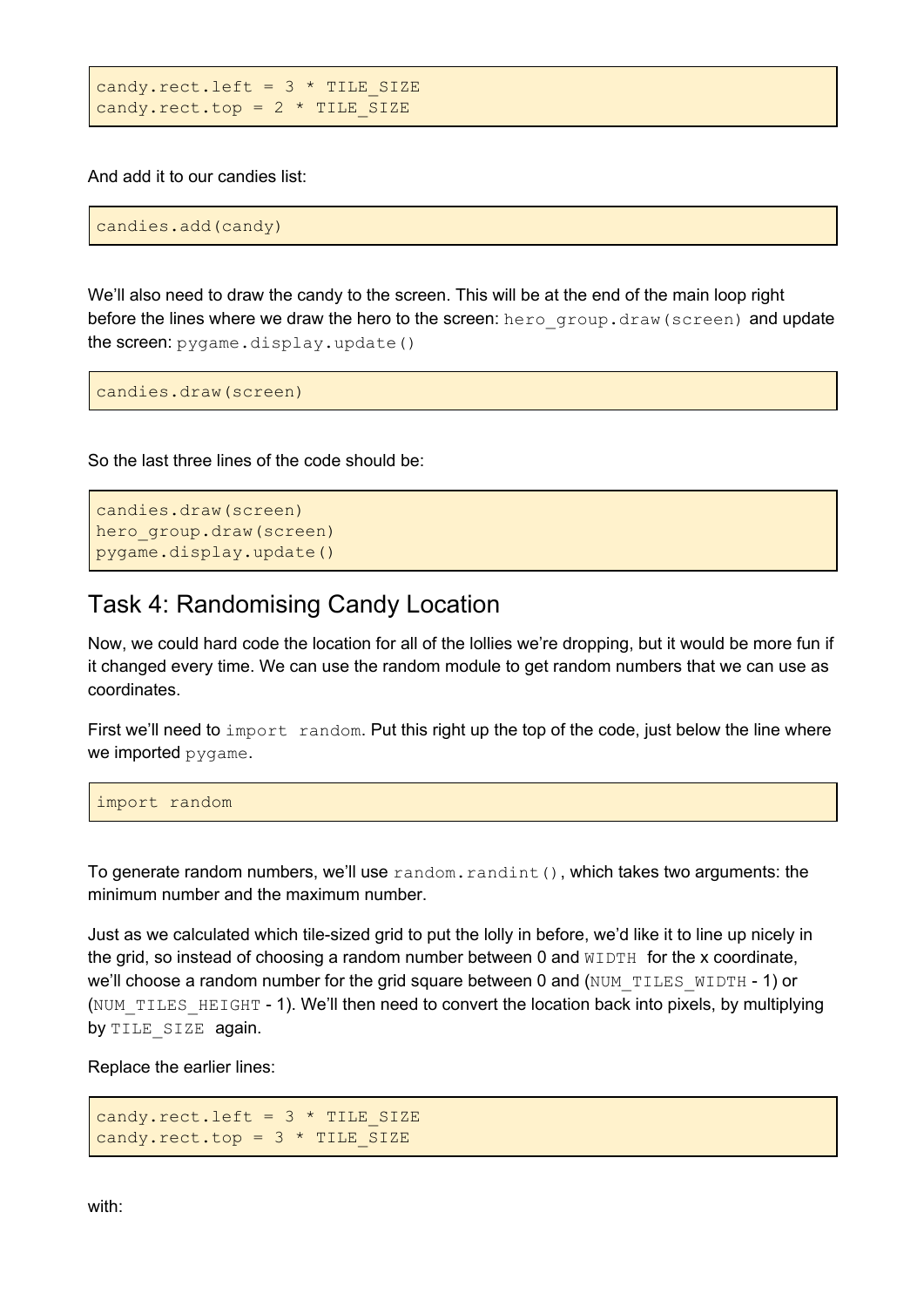```
candy.rect.left = random.randint(0, NUM TILES WIDTH - 1) * TILE SIZE
candy.rect.top = random.randint(0, NUM TILES HEIGHT - 1) * TILE SIZE
```
### Task 5: More Lollies to Pick Up

Great! Now we're going to add a bunch more lollies to pick up! To do this, move all the code we added in tasks 5 and 6 into a for loop (except the "candies = "... line - that should stay the the top). Whenever we say 'into' or 'inside' in Python, that means use spaces to indent some lines (such as the lines to create candy) to move them inside the control statement. Here, that's the for statement.

Use the range() function to determine how many lollies to create. This code should still be before the main loop.

```
for i in the range(10):
    # add the candy!
```
### Task 6: Picking up the Candy

At the moment, if our hero walks over a lolly, nothing happens.

What we want is for our hero to pick up the lollies if she walks over them. To do this, we need to check if our hero rectangle intersects with any of the candy rectangles in the candy list. We'll do this in the list, just before we re-fill the background and re-draw the hero.

The groupcollide () function takes four arguments: the list of heroes, the list of candies, and then whether, the hero should disappear if a collision is detected, and whether the candy should disappear. Add this inside the main loop.

pygame.sprite.groupcollide(hero\_group, candies, False, True)

#### Task 7: Winning the Game

The way we can win our game is by picking up all the lollies. To find out whether or not you've won the game, we'll add in a win variable just like we set up a finish variable. Initially, we'll set win to False. Make sure you put this outside of the main loop, next to the  $f$ inish = False line.

```
win = False
```
Now, when we're in the loop (while your hero is picking up lollies) we'll need to check if your hero has picked up all the lollies. We can check this really easily by seeing what the length of the list candies is.

If the list of candies has no elements in it (ie, has length of 0) we should set win to  $True!$  We want the following code in the main loop, as we want to keep checking whether or not the player has won. You could put this after the groupcollide() function.

```
if len(candies) == 0:
   win = True
```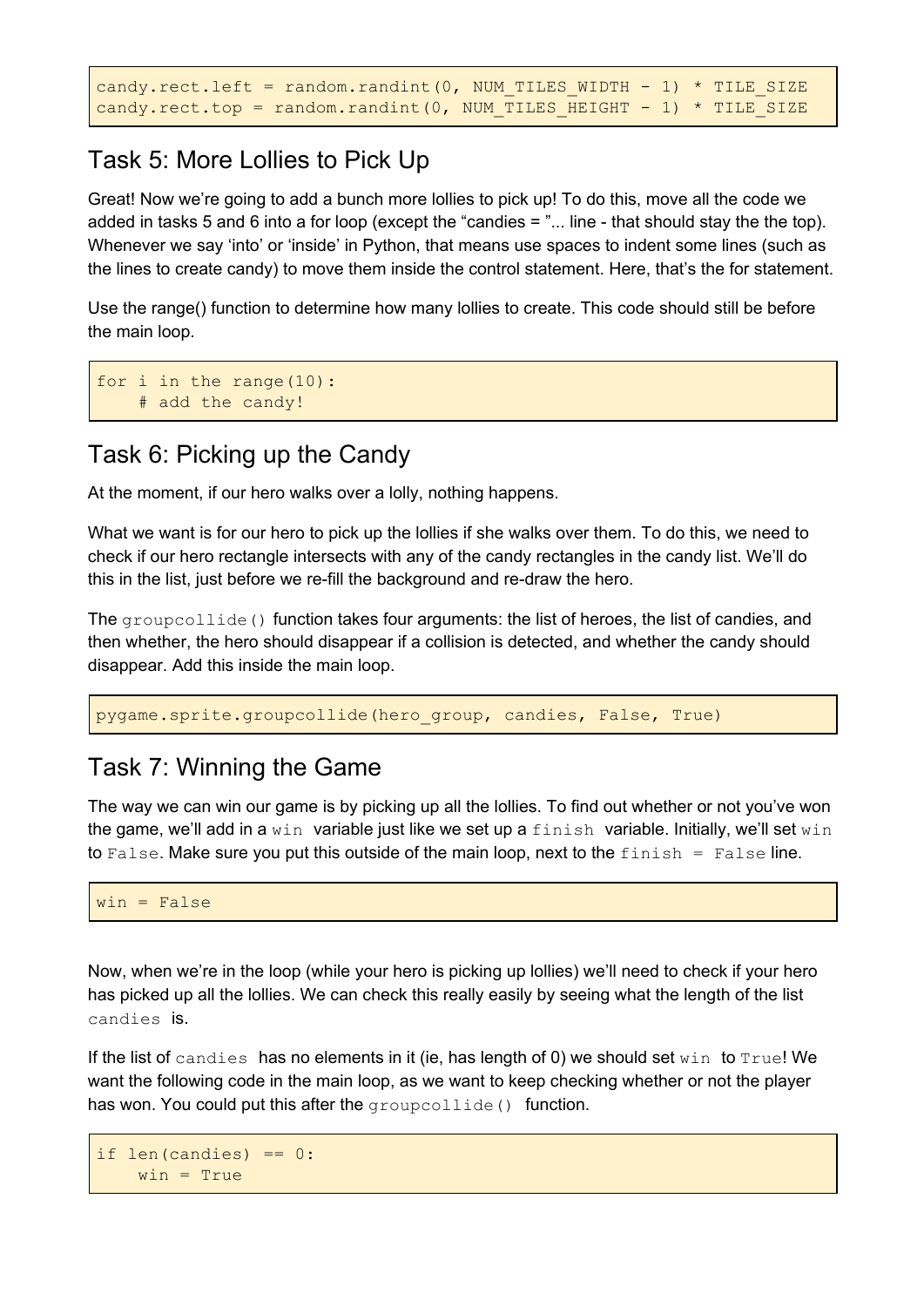Great! Now that we know whether or not the player has won! If they have, we want to display some text to the screen. Put the following code inside the main loop. Hint: if you can't see the text, maybe you're displaying it before you clear the screen - it needs to go afterwards!

```
if win:
   font = pygame.font.Font(None, 36)text_image = font.render("You Win!", True, (255, 255, 255))
   text rect = text image.get rect(centerx=WIDTH/2, centery=100)
   screen.blit(text_image, text_rect)
```
### Finished!

Congratulations! You now have your very own working game!

#### **Extensions**

If you want to keep working on and improving this game you can add a couple extra features, adding more lollies every 3 seconds, and adding sound.

#### Adding more lollies every 3 seconds!

We want to make our game more fun, by making it harder to pick up all the lollies! To do this, we'll add an extra lolly to the screen every three seconds! First, we'll need to change the way we add lollies. We'll now use a function to add each lolly to the candies list. Outside the main loop, swap out the code we had before that adds lollies, and write this instead. It defines a function that we are calling add candy, and takes in the candies list.

We'll keep the line for i in range(10): and now make it call the add candy function for each iteration (i.e., 10 times).

```
def add candy(candies):
   candy = pygame.sprite.Sprite()
   candy.image = pygame.image.load('candy.png')
   candy.rect = candy.image.get rect()candy.rect.left = random.randint(0, NUM TILES WIDTH - 1) *
TILE_SIZE
   candy.rect.top = random.randint(0, NUM_TILES_HEIGHT - 1) *
TILE_SIZE
   candies.add(candy)
for i in range(10):
    add_candy(candies)
```
Now we'll add a timer that will add an event to the event queue every certain number of milliseconds. Here we'll set it to add a USEREVENT every 3 seconds. This should go before the main loop of the code.

```
pygame.time.set_timer(pygame.USEREVENT, 3000)
```
We'll now catch this event as we have been catching key presses. In the main loop, below where we are checking for up, down, left and right keypresses, add the following code: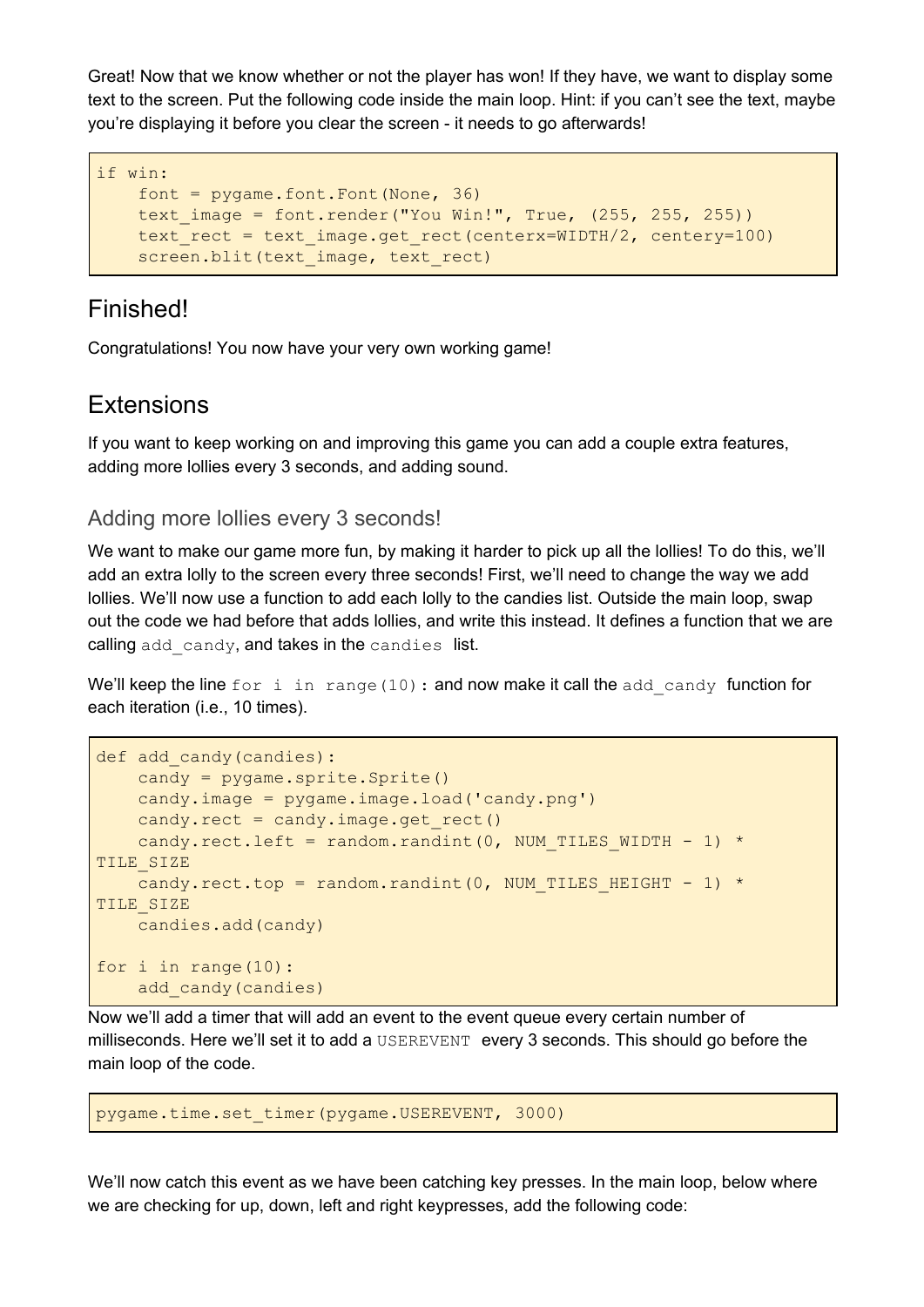```
if event.type == pygame.USEREVENT:
    add_candy(candies)
```
Great! We're nearly there! Now we just need to make sure that if the player has won the game, we don't keep adding lollies onto the screen! To do this, we'll check immediately before the add candy line whether or not win is still False. If it is, we can keep adding candy.

So the beginning of our main loop should now look like this. Make sure you don't indent the new lines too much! They should be on the same level of indentation as the other tests for event.type.

```
win = Falsefinish = Falsewhile finish != True:
    for event in pygame.event.get():
        if event.type == pygame.QUIT:
            finish = True
        if event.type == pygame.KEXPDOWN and event.key ==
pygame.K_ESCAPE:
            finish = True
        if event.type == pygame.KEYDOWN:
            if event.key == pygame.K_UP:
                hero.rect.top -= TILE_SIZE
            elif event.key == pygame.K DOWN:
                hero.rect.top += TILE_SIZE
            elif event.key == pygame.K RIGHT:
                hero.rect.right += TILE_SIZE
            elif event.key == pygame.K LEFT:
                hero.rect.right -=TILE SIZE
        if event.type == pygame.USEREVENT:
           if win == False:
               add_candy(candies)
```
Om nom nom nom! (adding sound)

You should have a file already called nom.wav which sounds like a cookie monster eating a cookie. We're going to use this file to make the sound for when our hero eats a candy.

At the beginning of your program (near the top somewhere) we load the sound so that it's faster to use when we need it.

munch\_sound = pygame.mixer.Sound('nom.wav')

Then later when you work out which candies are currently being eaten, the  $q$ roupcollide function returns the list of candies that were eaten. If at least one candy was eaten, we play the sound!

```
collides = pygame.sprite.groupcollide(hero group, candies, False,
True)
if len(collides) > 0:
   munch_sound.play()
```